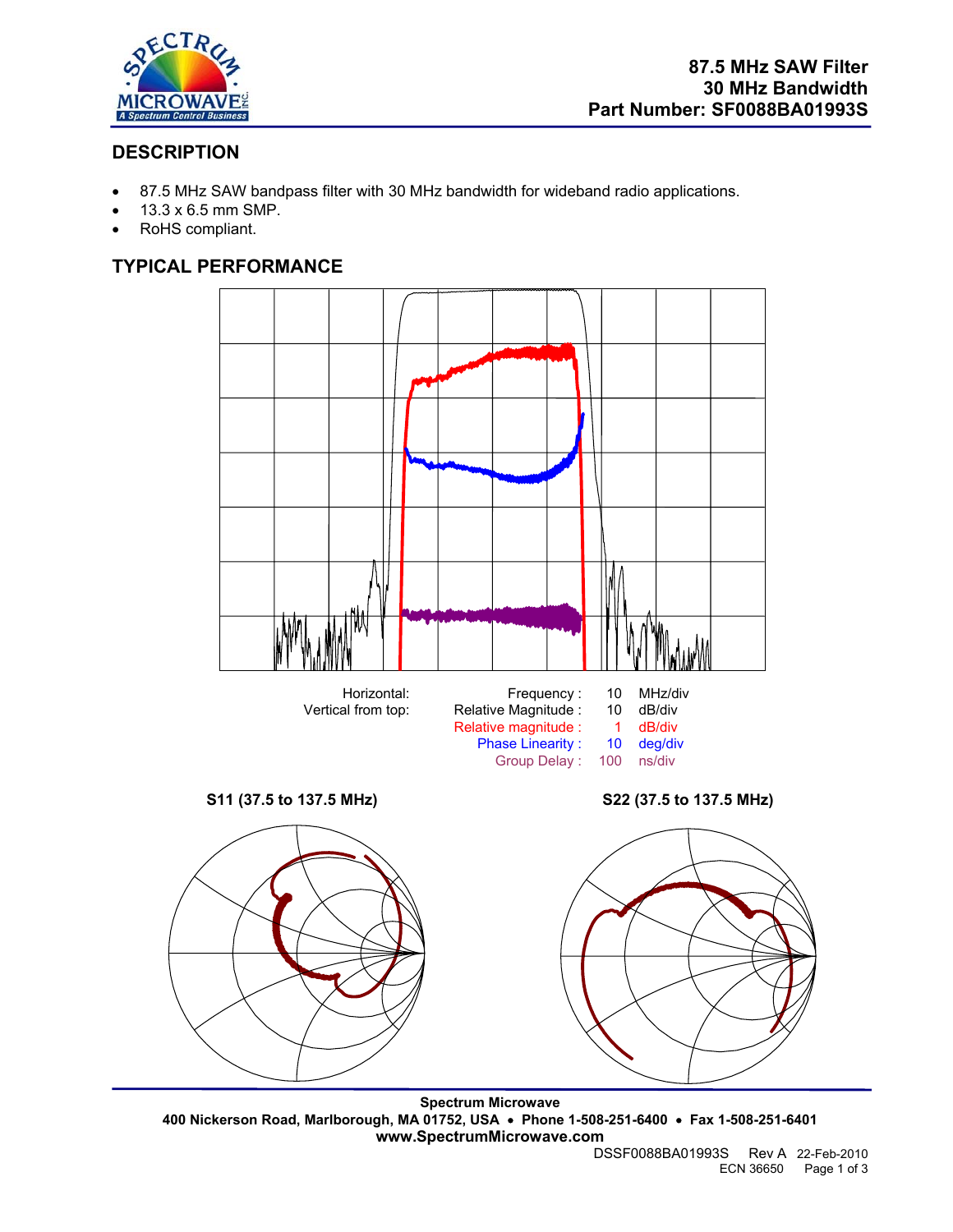

## **SPECIFICATION**

| <b>Parameter</b>                                | Min   | Typ   | <b>Max</b> | <b>Units</b> |
|-------------------------------------------------|-------|-------|------------|--------------|
| Center Frequency, Fc <sup>1</sup>               |       | 87.5  |            | <b>MHz</b>   |
| Insertion Loss $2,5$                            |       | 16    | 18         | dB           |
| Lower 1 dB Frequency                            |       | 71.7  | 72.5       | <b>MHz</b>   |
| Upper 1 dB Frequency                            | 102.5 | 103.4 |            | <b>MHz</b>   |
| Passband Ripple <sup>4,6</sup>                  |       | 0.6   |            | dB p-p       |
| Passband Ripple, Extended Temperature Range 3,5 |       | 1.1   | 1.5        | $dB$ p-p     |
| Phase Deviation from Linear 3,5                 |       | 9     | 14         | deg p-p      |
| Lower 38 dB Frequency <sup>5</sup>              | 67.5  | 69.0  |            | <b>MHz</b>   |
| Upper 38 dB Frequency <sup>5</sup>              |       | 106.7 | 107.5      | <b>MHz</b>   |
| Lower 40 dB Frequency 4                         | 67.5  | 68.9  |            | <b>MHz</b>   |
| Upper 40 dB Frequency <sup>4</sup>              |       | 106.9 | 107.5      | ns p-p       |
| <b>Absolute Delay</b>                           |       | 1.0   | 1.2        | <b>us</b>    |
| Source and Load Impedance                       |       | 50    |            | Ω            |
| <b>Ambient Temperature</b>                      | 20    | 25    | 30         | $^{\circ}$ C |

Notes: 1. Average of lower and upper 3 dB frequencies (3 dB measured from peak).

2. Measured at 87.5 MHz.

3. Evaluated over 87.5 +/- 15 MHz.

4. Limit met over Operating Temperature Range.

5. Limit met over Extended Operating Temperature Range.

6. Evaluated over 87.5 +/- 14.5 MHz.

## **MAXIMUM RATINGS**

| <b>Parameter</b>                            |       | Max   |                     |
|---------------------------------------------|-------|-------|---------------------|
| Storage Temperature Range                   | -40   | 85    | $\hat{\phantom{a}}$ |
| <b>Operating Temperature Range</b>          |       |       | $\hat{\phantom{a}}$ |
| <b>Extended Operating Temperature Range</b> | $-20$ | 85    | $\sim$              |
| <b>Operating Input Power Level</b>          |       | $+10$ | dBm                 |

### **MATCHING CIRCUIT**



Notes:

1. Recommend use of +/- 2% tolerance components. Minimum Q=40.

2. Component values are for reference only and may change depending on board layout.

**Spectrum Microwave** 

**400 Nickerson Road, Marlborough, MA 01752, USA** • **Phone 1-508-251-6400** • **Fax 1-508-251-6401 www.SpectrumMicrowave.com**